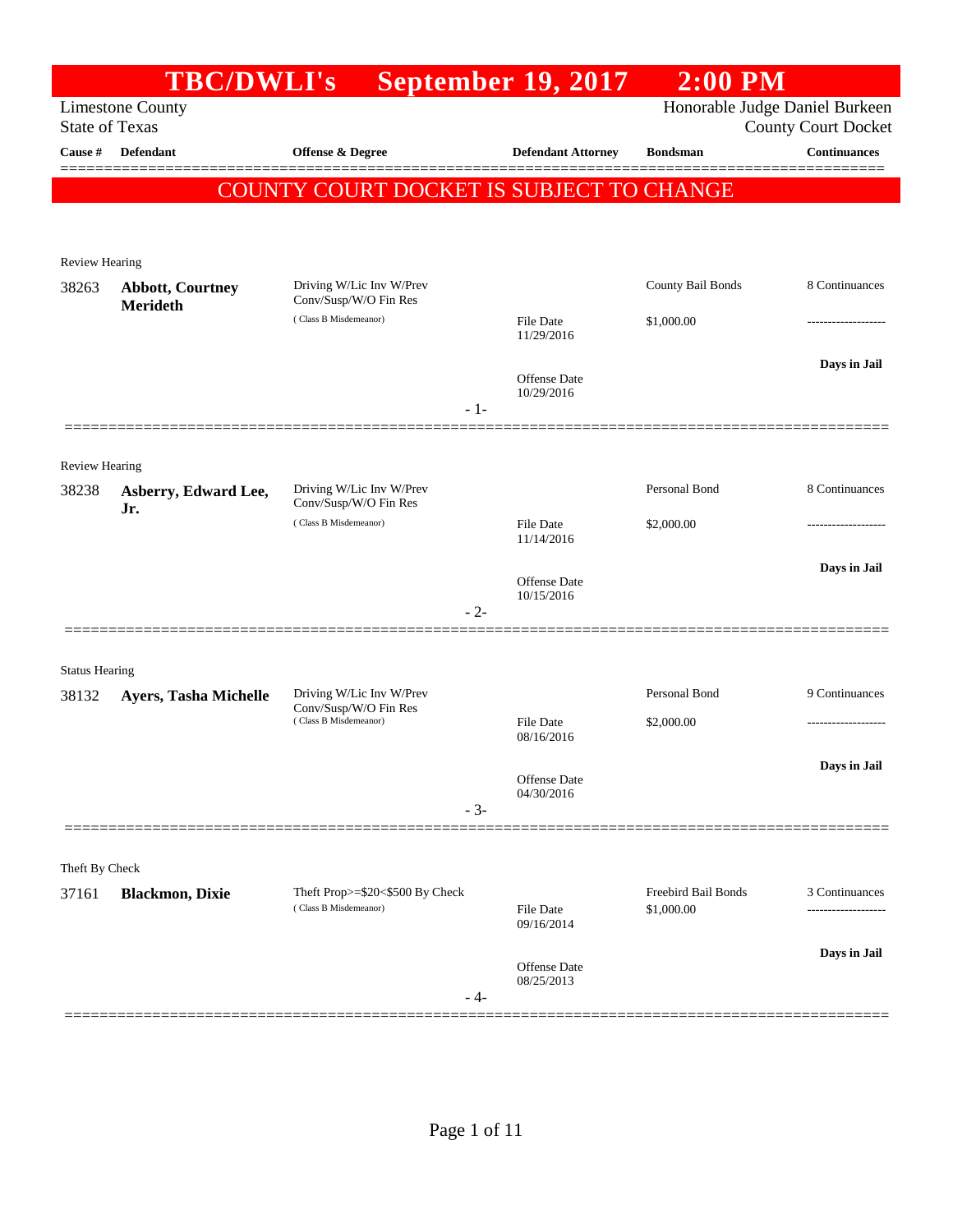|                       |                                                  | <b>TBC/DWLI's</b> September 19, 2017                        |                                                | $2:00$ PM                      |                                      |
|-----------------------|--------------------------------------------------|-------------------------------------------------------------|------------------------------------------------|--------------------------------|--------------------------------------|
|                       | <b>Limestone County</b><br><b>State of Texas</b> |                                                             |                                                | Honorable Judge Daniel Burkeen | <b>County Court Docket</b>           |
| Cause #               | <b>Defendant</b>                                 | <b>Offense &amp; Degree</b>                                 | <b>Defendant Attorney</b>                      | <b>Bondsman</b>                | Continuances                         |
|                       |                                                  | COUNTY COURT DOCKET IS SUBJECT TO CHANGE                    |                                                |                                | ========                             |
|                       |                                                  |                                                             |                                                |                                |                                      |
| Review Hearing        |                                                  |                                                             |                                                |                                |                                      |
| 38342                 | <b>Briscoe, Thrence</b><br><b>Deshone</b>        | Driving W/Lic Inv W/Prev<br>Conv/Susp/W/O Fin Res           |                                                | Personal Bond                  | 6 Continuances                       |
|                       |                                                  | (Class B Misdemeanor)                                       | File Date<br>01/26/2017                        | \$1,000.00                     |                                      |
|                       |                                                  |                                                             | Offense Date                                   |                                | Days in Jail                         |
|                       |                                                  | $-5-$                                                       | 01/08/2017                                     |                                |                                      |
| Theft By Check        |                                                  |                                                             |                                                |                                |                                      |
| 38278                 | <b>Broadnax, Brandon</b>                         | Theft Prop >=\$750<\$2,500                                  |                                                | County Bail Bonds              | 8 Continuances                       |
|                       | <b>Marquis</b>                                   | (Class A Misdemeanor)                                       | <b>File Date</b><br>12/09/2016                 | \$2,000.00                     |                                      |
|                       |                                                  |                                                             | <b>Offense Date</b>                            |                                | Days in Jail                         |
|                       |                                                  | $-6-$                                                       | 03/03/2016                                     |                                |                                      |
| <b>Review Hearing</b> |                                                  |                                                             |                                                |                                |                                      |
| 38094                 | <b>Brooks, Dontya</b><br><b>Dashawn</b>          | Driving While Disqualified/Comm Veh<br><b>W/Prev Convic</b> |                                                |                                | 10 Continuances                      |
|                       |                                                  | (Class A Misdemeanor)                                       | <b>File Date</b><br>08/03/2016                 |                                |                                      |
|                       |                                                  | $-7-$                                                       | Offense Date<br>12/04/2014                     |                                | Days in Jail                         |
|                       |                                                  |                                                             |                                                |                                |                                      |
| Theft By Check        |                                                  |                                                             |                                                |                                |                                      |
| 34522                 | Castano, Veronica                                | Theft Prop>=\$20<\$500 By Check<br>(Class B Misdemeanor)    | Reed, Justin<br><b>File Date</b><br>08/09/2010 | Reed, Justin<br>\$2,000.00     | 6 Continuances<br>------------------ |
|                       |                                                  |                                                             | <b>Offense Date</b><br>07/15/2008              |                                | Days in Jail                         |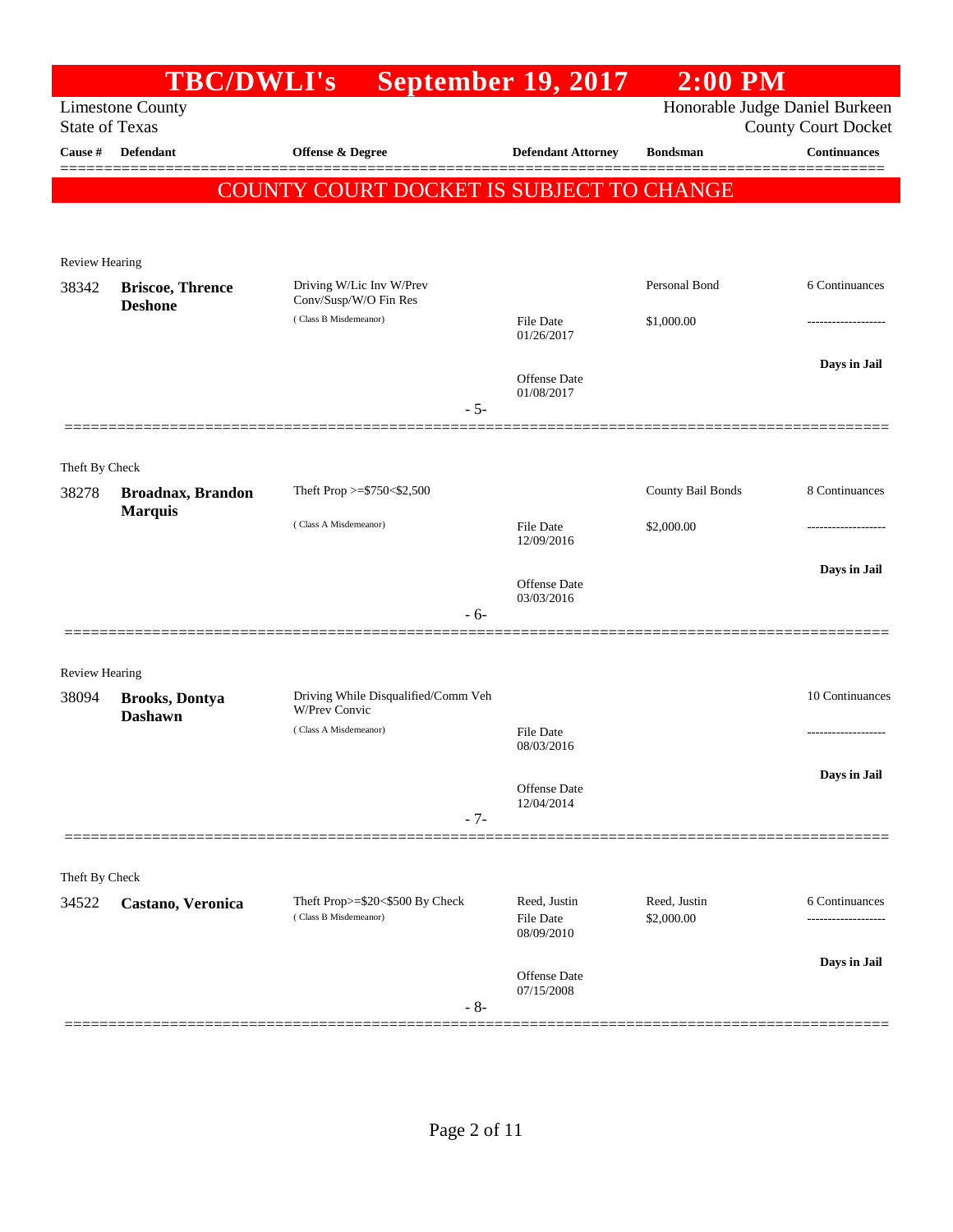|                       | <b>TBC/DWLI's</b>                     |                                                | <b>September 19, 2017</b>      | $2:00$ PM                      |                            |
|-----------------------|---------------------------------------|------------------------------------------------|--------------------------------|--------------------------------|----------------------------|
| <b>State of Texas</b> | <b>Limestone County</b>               |                                                |                                | Honorable Judge Daniel Burkeen | <b>County Court Docket</b> |
| Cause #               | <b>Defendant</b>                      | <b>Offense &amp; Degree</b>                    | <b>Defendant Attorney</b>      | <b>Bondsman</b>                | Continuances               |
|                       |                                       | COUNTY COURT DOCKET IS SUBJECT TO CHANGE       |                                |                                |                            |
|                       |                                       |                                                |                                |                                |                            |
| Theft By Check        |                                       |                                                |                                |                                |                            |
| 37939                 | Davis, Brian                          | Theft Prop>=\$20<\$500 By Check                |                                | County Bail Bonds              | 16 Continuances            |
|                       |                                       | (Class B Misdemeanor)                          | <b>File Date</b><br>05/04/2016 | \$1,000.00                     |                            |
|                       |                                       |                                                |                                |                                | Days in Jail               |
|                       |                                       |                                                | Offense Date<br>05/28/2014     |                                |                            |
|                       |                                       | $-9-$                                          |                                |                                |                            |
| <b>Status Hearing</b> |                                       |                                                |                                |                                |                            |
| 38348                 | Dickerson, Stephanie                  | Driving W/Lic Inv W/Prev                       |                                | Personal Bond                  | 4 Continuances             |
|                       | <b>Denise</b>                         | Conv/Susp/W/O Fin Res<br>(Class B Misdemeanor) | <b>File Date</b>               | \$1,000.00                     | ----------------           |
|                       |                                       |                                                | 01/26/2017                     |                                |                            |
|                       |                                       |                                                | <b>Offense Date</b>            |                                | Days in Jail               |
|                       |                                       | $-10-$                                         | 12/10/2016                     |                                |                            |
|                       |                                       |                                                |                                |                                |                            |
| <b>Status Hearing</b> |                                       |                                                |                                |                                |                            |
| 38407                 | Dickerson, Stephanie<br><b>Denise</b> | Bail Jumping And Fail To Appear                |                                | County Bail Bonds              | 4 Continuances             |
|                       |                                       | (Class A Misdemeanor)                          | <b>File Date</b><br>03/22/2017 | \$2,000.00                     | .                          |
|                       |                                       |                                                |                                |                                | Days in Jail               |
|                       |                                       |                                                | Offense Date<br>03/01/2017     |                                |                            |
|                       |                                       | $-11-$                                         |                                |                                |                            |
| Theft By Check        |                                       |                                                |                                |                                |                            |
| 37941                 | <b>Evans, Quincey</b>                 | Theft Prop>=\$20<\$500 By Check                |                                | Personal Bond                  | 15 Continuances            |
|                       | Charles, Jr.                          | (Class B Misdemeanor)                          | <b>File Date</b>               | \$1,000.00                     |                            |
|                       |                                       |                                                | 05/04/2016                     |                                |                            |
|                       |                                       |                                                | <b>Offense Date</b>            |                                | Days in Jail               |
|                       |                                       | $-12-$                                         | 02/06/2015                     |                                |                            |
|                       |                                       |                                                |                                |                                |                            |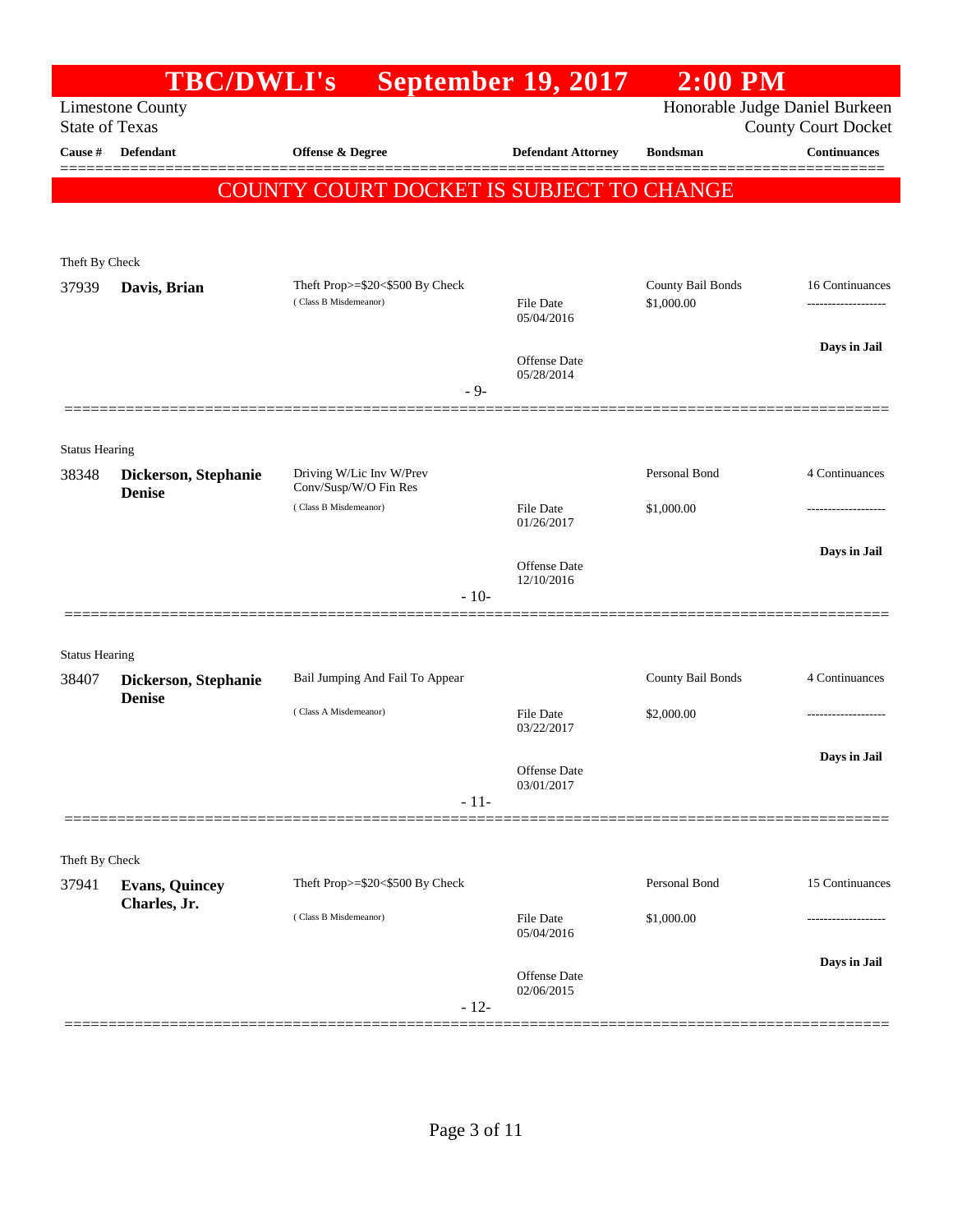| <b>Limestone County</b><br><b>State of Texas</b>      |                                                          |                                   | Honorable Judge Daniel Burkeen |                            |
|-------------------------------------------------------|----------------------------------------------------------|-----------------------------------|--------------------------------|----------------------------|
|                                                       |                                                          |                                   |                                | <b>County Court Docket</b> |
| Defendant<br>Cause #                                  | <b>Offense &amp; Degree</b>                              | <b>Defendant Attorney</b>         | <b>Bondsman</b>                | Continuances               |
|                                                       | COUNTY COURT DOCKET IS SUBJECT TO CHANGE                 |                                   |                                | 3 = = = = = =              |
|                                                       |                                                          |                                   |                                |                            |
| Theft By Check                                        |                                                          |                                   |                                |                            |
| 37787<br>Flores, Israel, III                          | Theft Prop>=\$20<\$500 By Check                          |                                   | County Bail Bonds              | 7 Continuances             |
|                                                       | (Class B Misdemeanor)                                    | File Date<br>01/25/2016           | \$1,000.00                     | -----------------          |
|                                                       |                                                          | <b>Offense Date</b>               |                                | Days in Jail               |
|                                                       | $-13-$                                                   | 04/19/2014                        |                                |                            |
|                                                       |                                                          |                                   |                                |                            |
| Theft By Check                                        |                                                          |                                   |                                |                            |
| 37877<br>Garcia, Jose                                 | Theft Prop $>=$ \$100 $<$ \$750<br>(Class B Misdemeanor) | Reed, Benjie<br><b>File Date</b>  | Reed, Benjie<br>\$1,000.00     | 14 Continuances<br>        |
|                                                       |                                                          | 03/31/2016                        |                                |                            |
|                                                       |                                                          | <b>Offense Date</b><br>10/01/2015 |                                | Days in Jail               |
|                                                       | $-14-$                                                   |                                   |                                |                            |
|                                                       |                                                          |                                   |                                |                            |
| <b>Review Hearing</b><br>Hawkins, Gary<br>38125       | Driving W/Lic Inv W/Prev                                 |                                   | County Bail Bonds              | 9 Continuances             |
| <b>Michael</b>                                        | Conv/Susp/W/O Fin Res<br>(Class B Misdemeanor)           | <b>File Date</b>                  | \$1,500.00                     |                            |
|                                                       |                                                          | 08/16/2016                        |                                |                            |
|                                                       |                                                          | <b>Offense Date</b><br>04/17/2016 |                                | Days in Jail               |
|                                                       | $-15-$                                                   |                                   |                                |                            |
|                                                       |                                                          |                                   |                                |                            |
| <b>Review Hearing</b><br>37975<br>Huitzacua-Martinez, | Driving W/Lic Inv W/Prev                                 |                                   | King Bail Bonds                | 7 Continuances             |
| <b>Jonathan</b>                                       | Conv/Susp/W/O Fin Res<br>(Class B Misdemeanor)           | <b>File Date</b>                  | \$1,000.00                     |                            |
|                                                       |                                                          | 05/19/2016                        |                                |                            |
|                                                       |                                                          | Offense Date<br>12/29/2015        |                                | <b>113 Days in Jail</b>    |
|                                                       | $-16-$                                                   |                                   |                                |                            |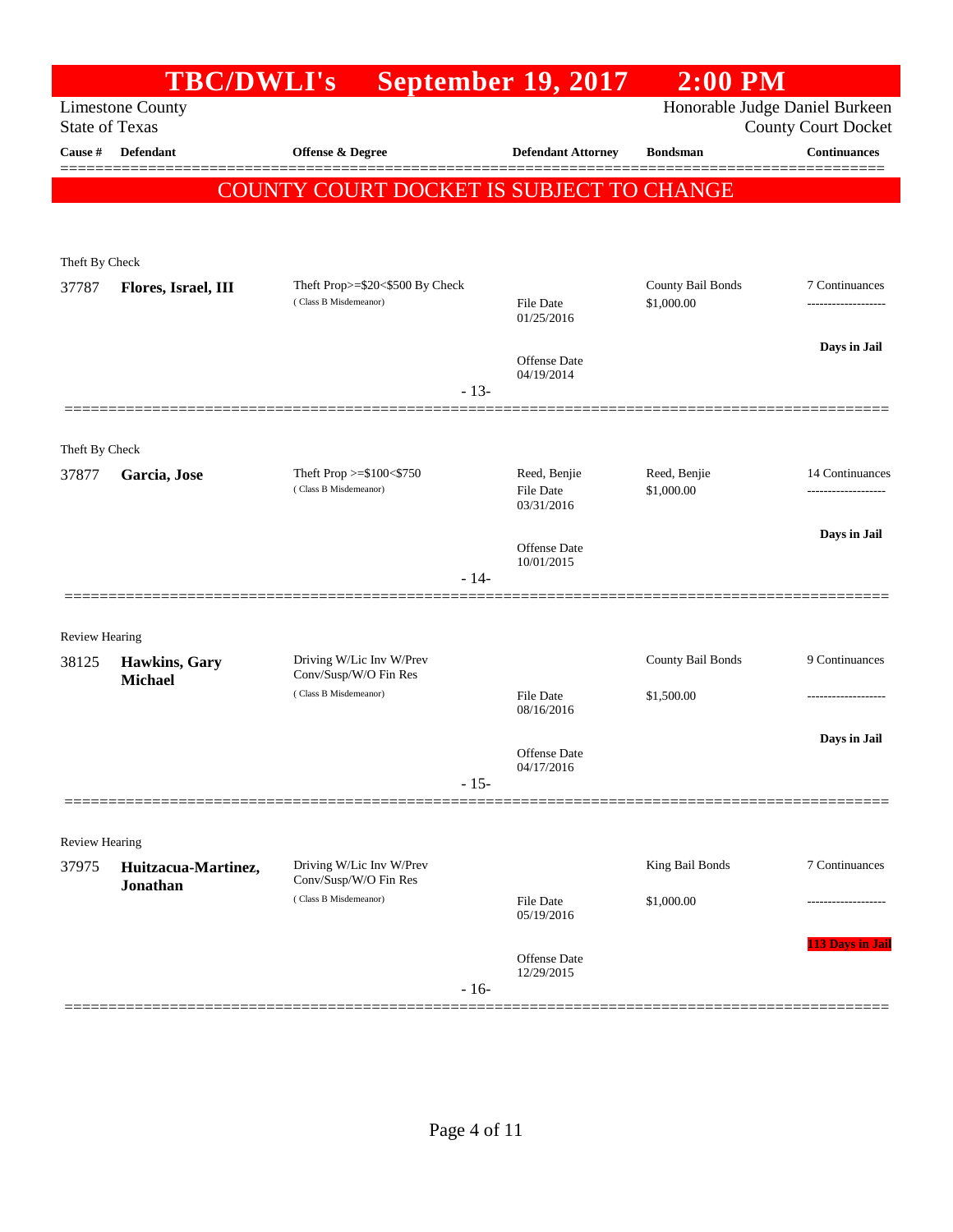|                                  | <b>TBC/DWLI's</b>           |                                                   | <b>September 19, 2017</b>         | $2:00$ PM         |                                                   |
|----------------------------------|-----------------------------|---------------------------------------------------|-----------------------------------|-------------------|---------------------------------------------------|
|                                  | <b>Limestone County</b>     |                                                   |                                   |                   | Honorable Judge Daniel Burkeen                    |
| <b>State of Texas</b><br>Cause # | Defendant                   | Offense & Degree                                  | <b>Defendant Attorney</b>         | <b>Bondsman</b>   | <b>County Court Docket</b><br><b>Continuances</b> |
|                                  |                             |                                                   |                                   |                   |                                                   |
|                                  |                             | COUNTY COURT DOCKET IS SUBJECT TO CHANGE          |                                   |                   |                                                   |
|                                  |                             |                                                   |                                   |                   |                                                   |
| <b>Review Hearing</b>            |                             |                                                   |                                   |                   |                                                   |
| 36871                            | <b>Jackson, Brent Wayne</b> | Driving W/Lic Inv W/Prev<br>Conv/Susp/W/O Fin Res |                                   | County Bail Bonds | 11 Continuances                                   |
|                                  |                             | (Class B Misdemeanor)                             | <b>File Date</b><br>03/13/2014    | \$3,000.00        |                                                   |
|                                  |                             |                                                   |                                   |                   | Days in Jail                                      |
|                                  |                             |                                                   | <b>Offense Date</b><br>02/06/2014 |                   |                                                   |
|                                  |                             | $-17-$                                            |                                   |                   |                                                   |
|                                  |                             |                                                   |                                   |                   |                                                   |
| Theft By Check<br>37995          | King, Virginia              | Theft Prop>=\$20<\$500 By Check                   |                                   | Personal Bond     | 3 Continuances                                    |
|                                  |                             | (Class B Misdemeanor)                             | <b>File Date</b><br>05/23/2016    | \$1,000.00        |                                                   |
|                                  |                             |                                                   |                                   |                   | Days in Jail                                      |
|                                  |                             |                                                   | <b>Offense Date</b><br>01/14/2015 |                   |                                                   |
|                                  |                             | $-18-$                                            |                                   |                   |                                                   |
|                                  |                             |                                                   |                                   |                   |                                                   |
| <b>Status Hearing</b><br>38420   | Kyle, William Brian         | Driving W/Lic Inv W/Prev                          |                                   | County Bail Bonds | 4 Continuances                                    |
|                                  |                             | Conv/Susp/W/O Fin Res<br>(Class B Misdemeanor)    | <b>File Date</b>                  | \$1,000.00        | .                                                 |
|                                  |                             |                                                   | 04/07/2017                        |                   |                                                   |
|                                  |                             |                                                   | Offense Date                      |                   | Days in Jail                                      |
|                                  |                             | $-19-$                                            | 03/09/2017                        |                   |                                                   |
|                                  |                             |                                                   |                                   |                   |                                                   |
| Theft By Check                   |                             |                                                   |                                   |                   |                                                   |
| 36663                            | Latham, Jimmie              | Theft Prop>=\$20<\$500 By Check                   |                                   | Personal Bond     | 7 Continuances                                    |
|                                  |                             | (Class B Misdemeanor)                             | File Date<br>10/29/2013           | \$1,000.00        |                                                   |
|                                  |                             |                                                   |                                   |                   | Days in Jail                                      |
|                                  |                             |                                                   | Offense Date<br>05/23/2012        |                   |                                                   |
|                                  |                             | $-20-$                                            |                                   |                   |                                                   |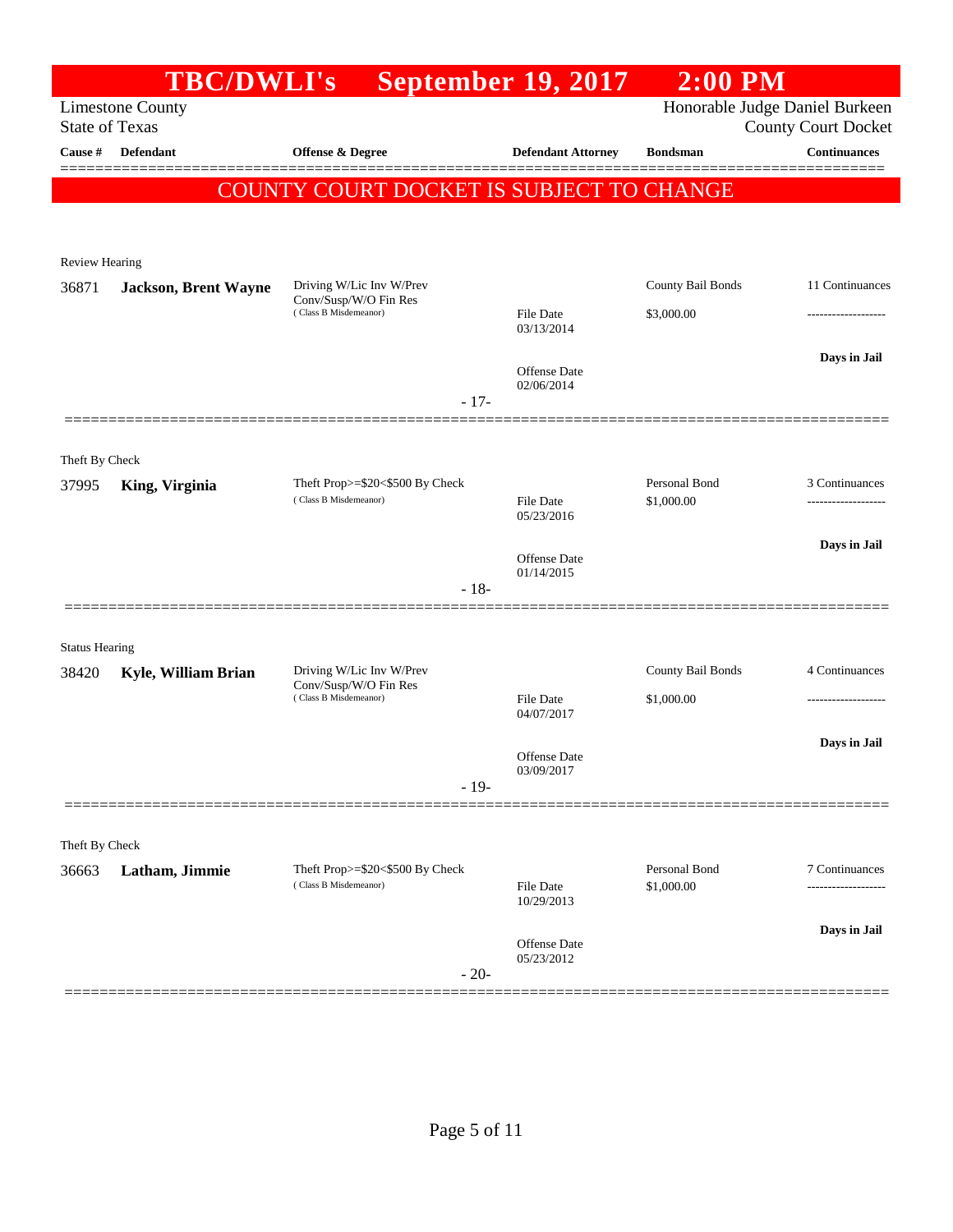|                       | <b>TBC/DWLI's</b>          |                                                   | <b>September 19, 2017</b>      | $2:00$ PM         |                                |
|-----------------------|----------------------------|---------------------------------------------------|--------------------------------|-------------------|--------------------------------|
|                       | <b>Limestone County</b>    |                                                   |                                |                   | Honorable Judge Daniel Burkeen |
| <b>State of Texas</b> |                            |                                                   |                                |                   | <b>County Court Docket</b>     |
| Cause #               | <b>Defendant</b>           | Offense & Degree                                  | <b>Defendant Attorney</b>      | <b>Bondsman</b>   | <b>Continuances</b>            |
|                       |                            | <b>COUNTY COURT DOCKET IS SUBJECT TO CHANGE</b>   |                                |                   |                                |
|                       |                            |                                                   |                                |                   |                                |
|                       |                            |                                                   |                                |                   |                                |
| <b>Status Hearing</b> |                            |                                                   |                                |                   |                                |
| 38284                 | <b>Mack, Eric Labreece</b> | Driving W/Lic Inv W/Prev<br>Conv/Susp/W/O Fin Res |                                | County Bail Bonds | 7 Continuances                 |
|                       |                            | (Class B Misdemeanor)                             | File Date<br>12/19/2016        | \$1,000.00        |                                |
|                       |                            |                                                   |                                |                   | Days in Jail                   |
|                       |                            |                                                   | Offense Date<br>11/03/2016     |                   |                                |
|                       |                            |                                                   | $-21-$                         |                   |                                |
|                       |                            |                                                   |                                |                   |                                |
| <b>Status Hearing</b> |                            |                                                   |                                |                   |                                |
| 38359                 | <b>McMahon</b> , Stanley   | Driving W/Lic Inv W/Prev                          |                                | Personal Bond     | 5 Continuances                 |
|                       | Ray                        | Conv/Susp/W/O Fin Res<br>(Class B Misdemeanor)    | File Date                      | \$1,000.00        |                                |
|                       |                            |                                                   | 01/26/2017                     |                   |                                |
|                       |                            |                                                   |                                |                   | Days in Jail                   |
|                       |                            |                                                   | Offense Date<br>11/18/2016     |                   |                                |
|                       |                            |                                                   | $-22-$                         |                   |                                |
|                       |                            |                                                   |                                |                   |                                |
| <b>Review Hearing</b> |                            |                                                   |                                |                   |                                |
| 37974                 | <b>Moore, Twyla Denise</b> | Driving W/Lic Inv W/Prev<br>Conv/Susp/W/O Fin Res |                                | Personal Bond     | 9 Continuances                 |
|                       |                            | (Class B Misdemeanor)                             | <b>File Date</b><br>05/19/2016 | \$2,000.00        |                                |
|                       |                            |                                                   |                                |                   | Days in Jail                   |
|                       |                            |                                                   | Offense Date<br>04/30/2016     |                   |                                |
|                       |                            |                                                   | $-23-$                         |                   |                                |
|                       |                            |                                                   |                                |                   |                                |
| Review Hearing        |                            |                                                   |                                |                   |                                |
| 38223                 | Morris-Dominguez,          | Driving W/Lic Inv W/Prev<br>Conv/Susp/W/O Fin Res |                                | County Bail Bonds | 7 Continuances                 |
|                       | <b>Mario D</b>             | (Class B Misdemeanor)                             | <b>File Date</b>               | \$1,500.00        |                                |
|                       |                            |                                                   | 11/04/2016                     |                   |                                |
|                       |                            |                                                   | Offense Date                   |                   | Days in Jail                   |
|                       |                            |                                                   | 10/03/2016<br>$-24-$           |                   |                                |
|                       |                            |                                                   |                                |                   |                                |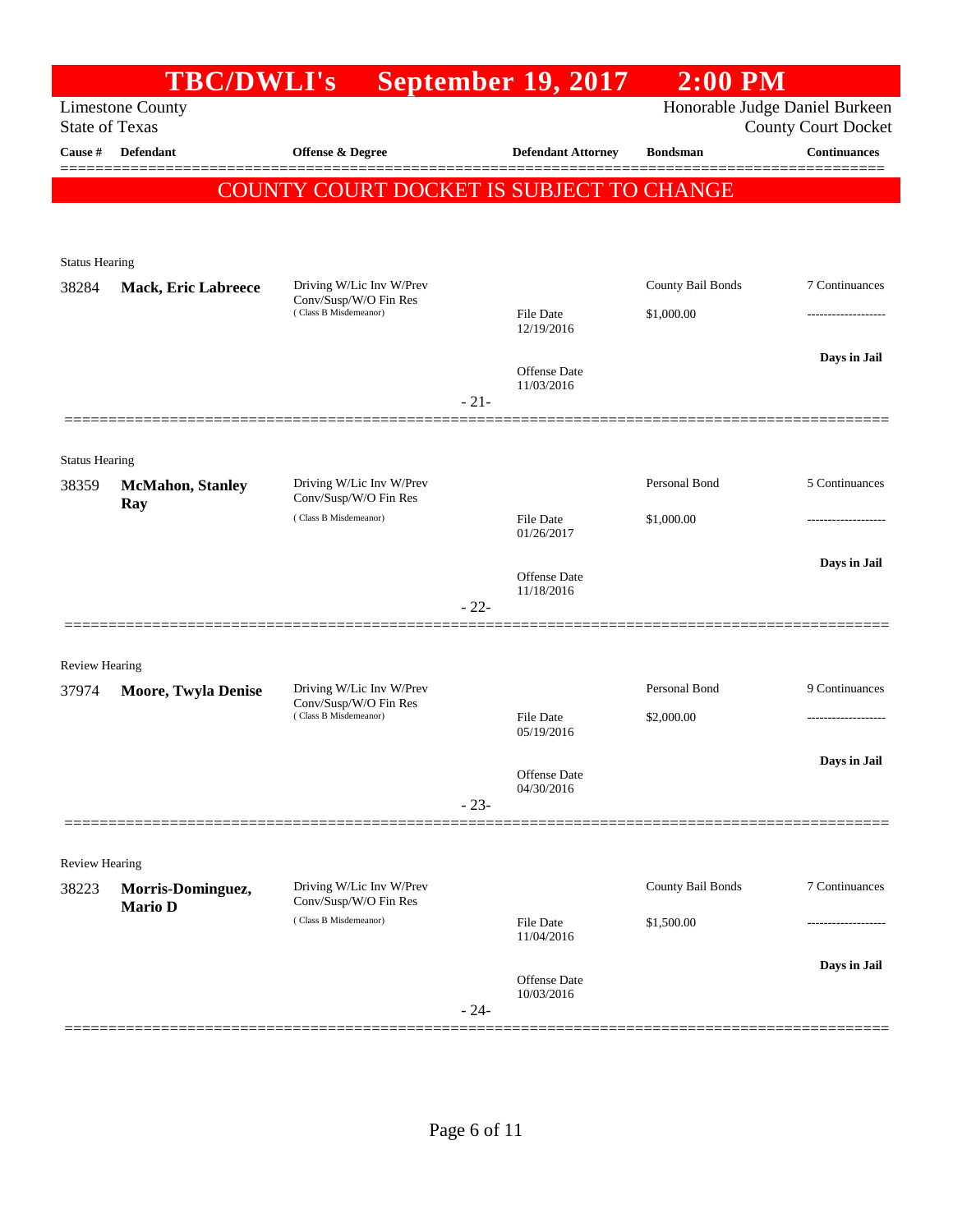|                       | <b>TBC/DWLI's</b>             |                                                                            | <b>September 19, 2017</b>         | $2:00$ PM                         |                                                              |
|-----------------------|-------------------------------|----------------------------------------------------------------------------|-----------------------------------|-----------------------------------|--------------------------------------------------------------|
| <b>State of Texas</b> | <b>Limestone County</b>       |                                                                            |                                   |                                   | Honorable Judge Daniel Burkeen<br><b>County Court Docket</b> |
| Cause #               | Defendant                     | Offense & Degree                                                           | <b>Defendant Attorney</b>         | <b>Bondsman</b>                   | <b>Continuances</b>                                          |
|                       |                               | <b>COUNTY COURT DOCKET IS SUBJECT TO CHANGE</b>                            |                                   |                                   |                                                              |
| <b>Status Hearing</b> |                               |                                                                            |                                   |                                   |                                                              |
| 38433                 | Nutt, Linda Gail              | Driving W/Lic Inv W/Prev<br>Conv/Susp/W/O Fin Res<br>(Class B Misdemeanor) | <b>File Date</b><br>04/20/2017    | Freebird Bail Bonds<br>\$1,500.00 | 5 Continuances                                               |
|                       |                               | $-25-$                                                                     | Offense Date<br>03/13/2017        |                                   | Days in Jail                                                 |
| Theft By Check        |                               |                                                                            |                                   |                                   |                                                              |
| 37978                 | Price, Twamocka               | Theft Prop>=\$20<\$500 By Check<br>(Class B Misdemeanor)                   | <b>File Date</b><br>05/23/2016    | Personal Bond<br>\$1,000.00       | 14 Continuances                                              |
|                       |                               | $-26-$                                                                     | Offense Date<br>09/15/2014        |                                   | Days in Jail                                                 |
| Theft By Check        |                               |                                                                            |                                   |                                   |                                                              |
| 37979                 | Price, Twamocka               | Theft Prop>=\$20<\$500 By Check<br>(Class B Misdemeanor)                   | <b>File Date</b><br>05/23/2016    | Personal Bond<br>\$1,000.00       | 14 Continuances<br>-------------------                       |
|                       |                               | $-27-$                                                                     | <b>Offense Date</b><br>09/11/2014 |                                   | Days in Jail                                                 |
| Theft By Check        |                               |                                                                            |                                   |                                   |                                                              |
| 38484                 | Puryear, Grady Leslie,<br>Jr. | Theft Prop >=\$100<\$750                                                   |                                   | Grady Puryear                     | 5 Continuances                                               |
|                       |                               | (Class B Misdemeanor)                                                      | File Date<br>05/09/2017           | \$1,000.00                        | .                                                            |
|                       |                               | $-28-$                                                                     | Offense Date<br>11/19/2016        |                                   | Days in Jail                                                 |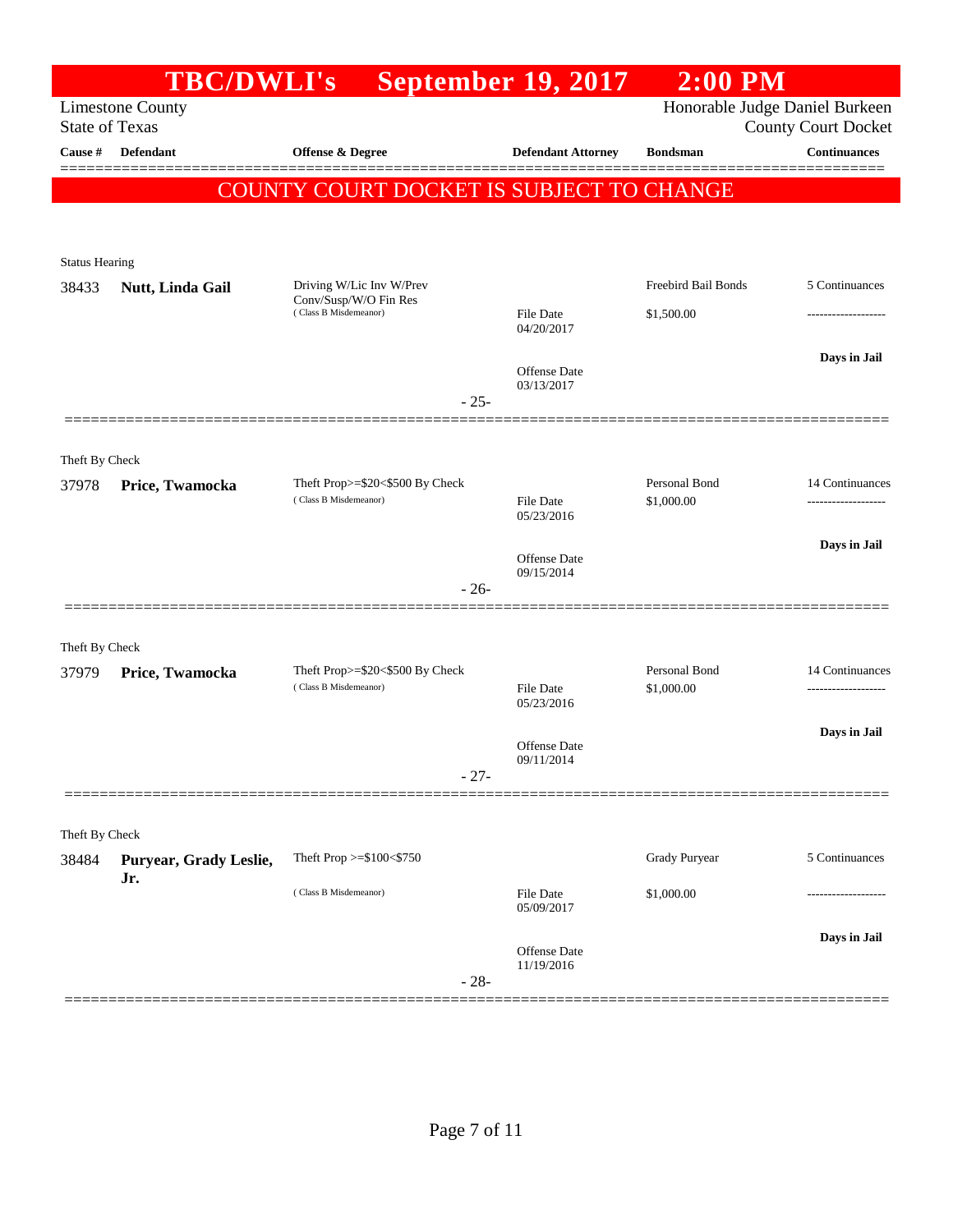|                                  |                                                                | TBC/DWLI's September 19, 2017                            |                            | $2:00$ PM                       |                                            |
|----------------------------------|----------------------------------------------------------------|----------------------------------------------------------|----------------------------|---------------------------------|--------------------------------------------|
|                                  | <b>Limestone County</b>                                        |                                                          |                            | Honorable Judge Daniel Burkeen  |                                            |
| <b>State of Texas</b><br>Cause # | Defendant                                                      | Offense & Degree                                         | <b>Defendant Attorney</b>  | <b>Bondsman</b>                 | <b>County Court Docket</b><br>Continuances |
|                                  |                                                                |                                                          |                            |                                 |                                            |
|                                  |                                                                | COUNTY COURT DOCKET IS SUBJECT TO CHANGE                 |                            |                                 |                                            |
|                                  |                                                                |                                                          |                            |                                 |                                            |
| Theft By Check                   |                                                                |                                                          |                            |                                 |                                            |
| 38485                            | Puryear, Grady Leslie,                                         | Theft Prop >=\$100<\$750                                 |                            | Grady; Puryear                  | 5 Continuances                             |
|                                  | Jr.                                                            | (Class B Misdemeanor)                                    | File Date                  | \$1,000.00                      |                                            |
|                                  |                                                                |                                                          | 05/09/2017                 |                                 |                                            |
|                                  |                                                                |                                                          | <b>Offense Date</b>        |                                 | Days in Jail                               |
|                                  |                                                                |                                                          | 11/17/2016                 |                                 |                                            |
|                                  |                                                                | $-29-$                                                   |                            |                                 |                                            |
|                                  |                                                                |                                                          |                            |                                 |                                            |
| 23986                            | Hearing On Motion To Revoke Probation<br><b>Ramos, Vincent</b> | No Drivers License; Motion To Revoke                     |                            | Qaddura, Jamal Bankers          | 6 Continuances                             |
|                                  |                                                                | Probation<br>(Class B Misdemeanor; Class B Misdemeanor)  | <b>File Date</b>           | \$1,000.00                      |                                            |
|                                  |                                                                |                                                          | 02/21/2000                 |                                 |                                            |
|                                  |                                                                |                                                          | <b>Offense Date</b>        |                                 | Days in Jail                               |
|                                  |                                                                |                                                          | 02/21/2000;<br>02/21/2000  |                                 |                                            |
|                                  |                                                                | $-30-$                                                   |                            |                                 |                                            |
|                                  |                                                                |                                                          |                            |                                 |                                            |
| <b>Status Hearing</b>            |                                                                |                                                          |                            |                                 |                                            |
| 38377                            | Ray, Jenifer Rena                                              | Driving W/Lic Inv W/Prev<br>Conv/Susp/W/O Fin Res        |                            | Personal Bond                   | 4 Continuances                             |
|                                  |                                                                | (Class B Misdemeanor)                                    | File Date<br>02/17/2017    | \$2,000.00                      |                                            |
|                                  |                                                                |                                                          |                            |                                 | Days in Jail                               |
|                                  |                                                                |                                                          | Offense Date<br>01/25/2017 |                                 |                                            |
|                                  |                                                                | $-31-$                                                   |                            |                                 |                                            |
|                                  |                                                                |                                                          |                            |                                 |                                            |
| <b>Status Hearing</b>            |                                                                |                                                          |                            |                                 |                                            |
| 38448                            | Ray, Jenifer Rena                                              | Bail Jumping And Fail To Appear<br>(Class A Misdemeanor) | File Date                  | County Bail Bonds<br>\$3,000.00 | 4 Continuances                             |
|                                  |                                                                |                                                          | 04/25/2017                 |                                 |                                            |
|                                  |                                                                |                                                          | <b>Offense Date</b>        |                                 | Days in Jail                               |
|                                  |                                                                |                                                          | 04/06/2017                 |                                 |                                            |
|                                  |                                                                | $-32-$                                                   |                            |                                 |                                            |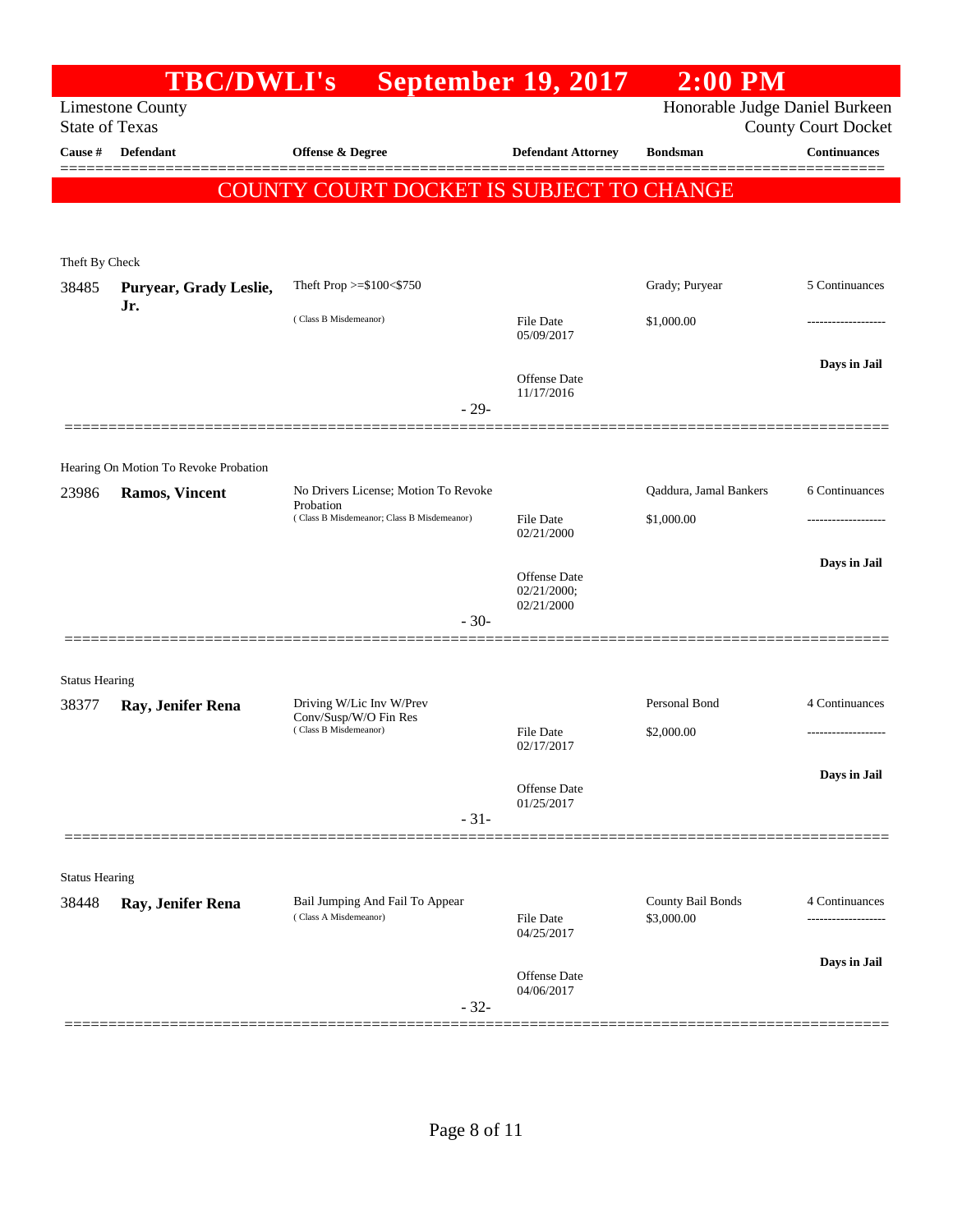|                       | <b>TBC/DWLI's</b>           |                                                   | <b>September 19, 2017</b>      | $2:00$ PM         |                                |
|-----------------------|-----------------------------|---------------------------------------------------|--------------------------------|-------------------|--------------------------------|
|                       | <b>Limestone County</b>     |                                                   |                                |                   | Honorable Judge Daniel Burkeen |
| <b>State of Texas</b> |                             |                                                   |                                |                   | <b>County Court Docket</b>     |
| Cause #               | Defendant                   | Offense & Degree                                  | <b>Defendant Attorney</b>      | <b>Bondsman</b>   | <b>Continuances</b>            |
|                       |                             | COUNTY COURT DOCKET IS SUBJECT TO CHANGE          |                                |                   |                                |
|                       |                             |                                                   |                                |                   |                                |
| <b>Status Hearing</b> |                             |                                                   |                                |                   |                                |
| 38347                 | <b>Ritchie, Sterling</b>    | Driving W/Lic Inv W/Prev                          |                                | Player Bail Bonds | 3 Continuances                 |
|                       | <b>Everett</b>              | Conv/Susp/W/O Fin Res                             |                                |                   |                                |
|                       |                             | (Class B Misdemeanor)                             | File Date<br>01/26/2017        | \$2,500.00        |                                |
|                       |                             |                                                   |                                |                   | Days in Jail                   |
|                       |                             |                                                   | Offense Date<br>12/20/2016     |                   |                                |
|                       |                             | $-33-$                                            |                                |                   |                                |
|                       |                             |                                                   |                                |                   |                                |
| <b>Review Hearing</b> |                             |                                                   |                                |                   |                                |
| 38142                 | Saldivar, Saul              | Driving W/Lic Inv W/Prev<br>Conv/Susp/W/O Fin Res |                                | County Bail Bonds | 10 Continuances                |
|                       |                             | (Class B Misdemeanor)                             | File Date<br>08/23/2016        | \$1,500.00        | ---------------                |
|                       |                             |                                                   |                                |                   |                                |
|                       |                             |                                                   | Offense Date                   |                   | Days in Jail                   |
|                       |                             | $-34-$                                            | 06/29/2016                     |                   |                                |
|                       |                             |                                                   |                                |                   |                                |
| Theft By Check        |                             |                                                   |                                |                   |                                |
| 37839                 | <b>Sherrod, David Keith</b> | Theft Prop>=\$20<\$500 By Check                   |                                | Personal Bond     | 3 Continuances                 |
|                       |                             | (Class B Misdemeanor)                             | <b>File Date</b><br>02/24/2016 | \$1,000.00        |                                |
|                       |                             |                                                   |                                |                   | Days in Jail                   |
|                       |                             |                                                   | Offense Date<br>04/30/2014     |                   |                                |
|                       |                             | $-35-$                                            |                                |                   |                                |
|                       |                             |                                                   |                                |                   |                                |
| Theft By Check        |                             |                                                   |                                |                   |                                |
| 38432                 | <b>Smith, Angelina</b>      | Theft Prop>=\$20<\$500 By Check                   |                                | AAA #2 Bail Bond  | 2 Continuances                 |
|                       |                             | (Class B Misdemeanor)                             | File Date<br>04/19/2017        | \$1,000.00        |                                |
|                       |                             |                                                   |                                |                   | Days in Jail                   |
|                       |                             |                                                   | Offense Date<br>05/13/2015     |                   |                                |
|                       |                             | $-36-$                                            |                                |                   |                                |
|                       |                             |                                                   |                                |                   |                                |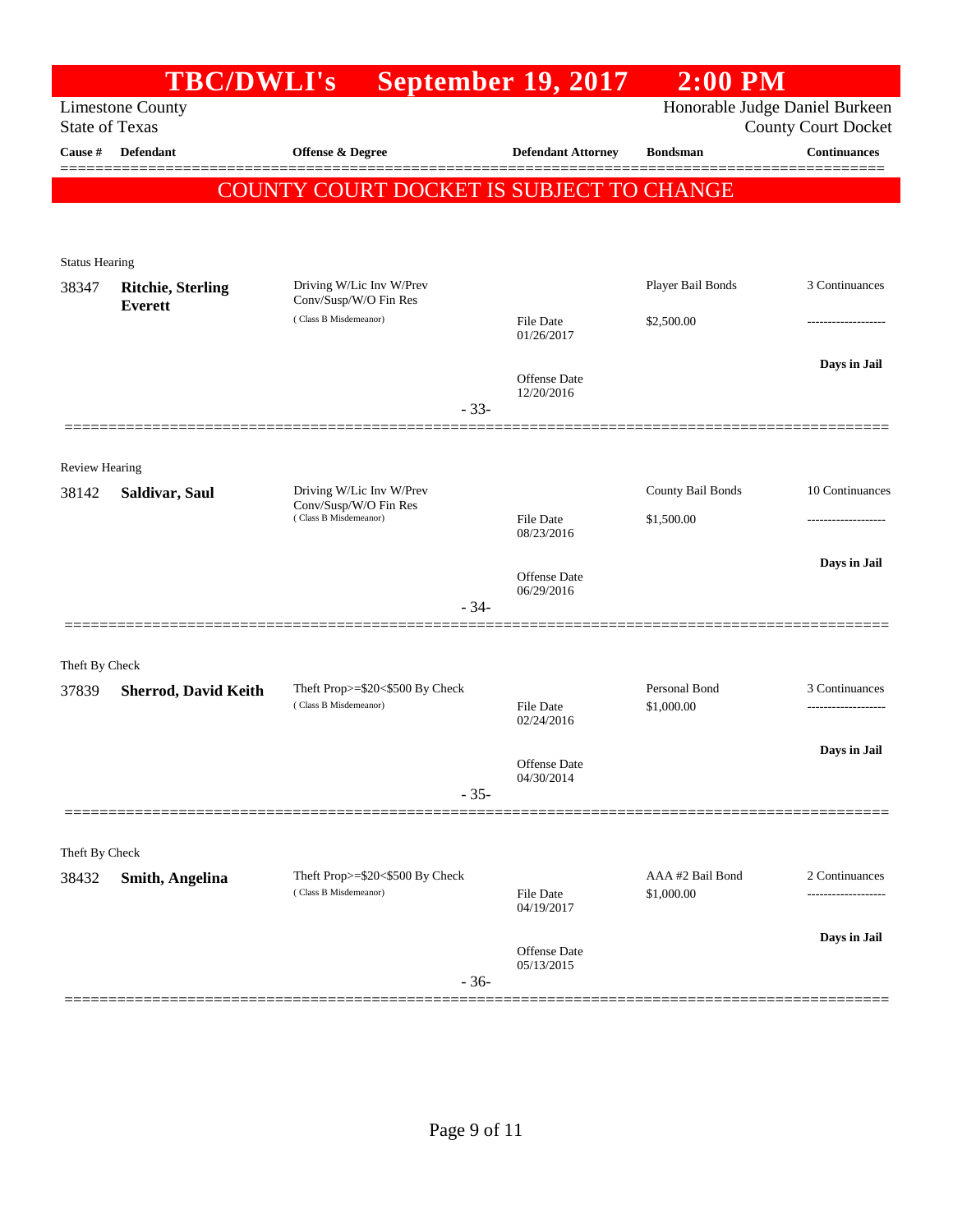|                                | <b>TBC/DWLI's</b>         |                                                   |        | <b>September 19, 2017</b>         | $2:00$ PM           |                                                              |
|--------------------------------|---------------------------|---------------------------------------------------|--------|-----------------------------------|---------------------|--------------------------------------------------------------|
| <b>State of Texas</b>          | <b>Limestone County</b>   |                                                   |        |                                   |                     | Honorable Judge Daniel Burkeen<br><b>County Court Docket</b> |
| Cause #                        | <b>Defendant</b>          | <b>Offense &amp; Degree</b>                       |        | <b>Defendant Attorney</b>         | <b>Bondsman</b>     | <b>Continuances</b>                                          |
|                                |                           | COUNTY COURT DOCKET IS SUBJECT TO CHANGE          |        |                                   |                     |                                                              |
|                                |                           |                                                   |        |                                   |                     |                                                              |
|                                |                           |                                                   |        |                                   |                     |                                                              |
| Arraignment<br>38526           | <b>Thompson, Jeffery</b>  | Driving W/Lic Inv W/Prev                          |        |                                   | County Bail Bonds   | 2 Continuances                                               |
|                                | <b>Allen</b>              | Conv/Susp/W/O Fin Res                             |        |                                   |                     |                                                              |
|                                |                           | (Class B Misdemeanor)                             |        | <b>File Date</b><br>06/15/2017    | \$2,500.00          |                                                              |
|                                |                           |                                                   |        |                                   |                     | Days in Jail                                                 |
|                                |                           |                                                   |        | <b>Offense Date</b><br>05/14/2017 |                     |                                                              |
|                                |                           |                                                   | $-37-$ |                                   |                     |                                                              |
|                                |                           |                                                   |        |                                   |                     |                                                              |
| <b>Status Hearing</b><br>38128 | <b>West, Chris Demont</b> | Driving W/Lic Inv W/Prev                          |        |                                   | County Bail Bonds   | 10 Continuances                                              |
|                                |                           | Conv/Susp/W/O Fin Res<br>(Class B Misdemeanor)    |        | <b>File Date</b>                  | \$2,000.00          |                                                              |
|                                |                           |                                                   |        | 08/16/2016                        |                     |                                                              |
|                                |                           |                                                   |        | Offense Date                      |                     | Days in Jail                                                 |
|                                |                           |                                                   | $-38-$ | 07/03/2016                        |                     |                                                              |
|                                |                           |                                                   |        |                                   |                     |                                                              |
| <b>Status Hearing</b>          |                           |                                                   |        |                                   |                     |                                                              |
| 38410                          | <b>West, Chris Demont</b> | Driving W/Lic Inv W/Prev<br>Conv/Susp/W/O Fin Res |        |                                   | Freebird Bail Bonds | 5 Continuances                                               |
|                                |                           | (Class B Misdemeanor)                             |        | <b>File Date</b><br>03/22/2017    | \$1,500.00          |                                                              |
|                                |                           |                                                   |        |                                   |                     | Days in Jail                                                 |
|                                |                           |                                                   |        | Offense Date<br>02/12/2017        |                     |                                                              |
|                                |                           |                                                   | $-39-$ |                                   |                     |                                                              |
|                                |                           |                                                   |        |                                   |                     |                                                              |
| <b>Status Hearing</b>          |                           |                                                   |        |                                   |                     |                                                              |
| 38517                          | White, Kristy Lynn        | Driving W/Lic Inv W/Prev<br>Conv/Susp/W/O Fin Res |        |                                   | Personal Bond       | 1 Continuances                                               |
|                                |                           | (Class B Misdemeanor)                             |        | <b>File Date</b><br>05/31/2017    | \$1,000.00          | .                                                            |
|                                |                           |                                                   |        |                                   |                     | Days in Jail                                                 |
|                                |                           |                                                   |        | Offense Date<br>04/27/2017        |                     |                                                              |
|                                |                           |                                                   | $-40-$ |                                   |                     |                                                              |